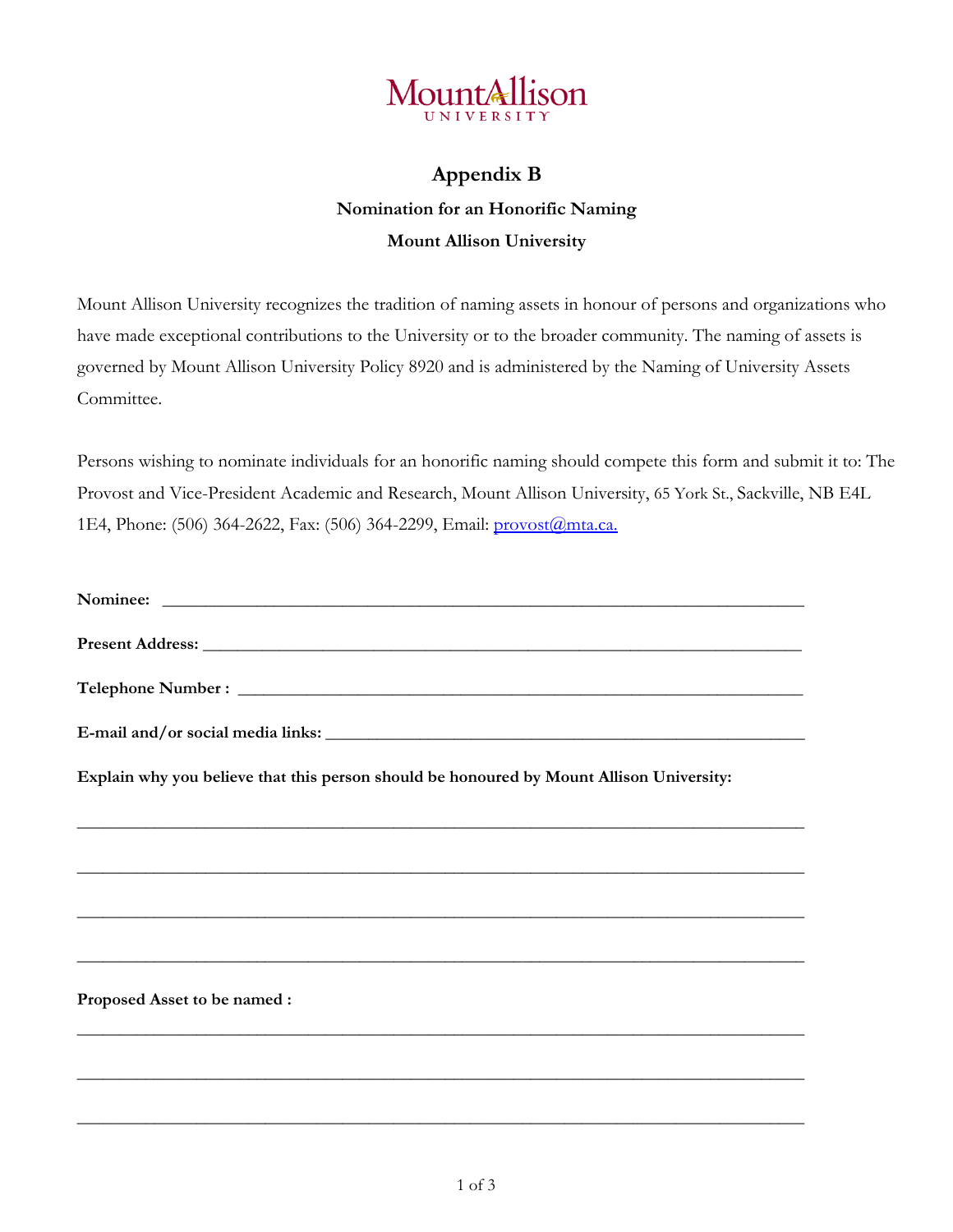| Discipline or Area of Service:                                    |
|-------------------------------------------------------------------|
|                                                                   |
|                                                                   |
|                                                                   |
|                                                                   |
| <b>Present Occupation:</b>                                        |
|                                                                   |
| Previous Position and/or Activities:                              |
|                                                                   |
|                                                                   |
| Publications, Works or Performances:                              |
|                                                                   |
|                                                                   |
|                                                                   |
| Personal Background (including any connection to Mount Allison) : |
|                                                                   |
|                                                                   |
|                                                                   |
|                                                                   |